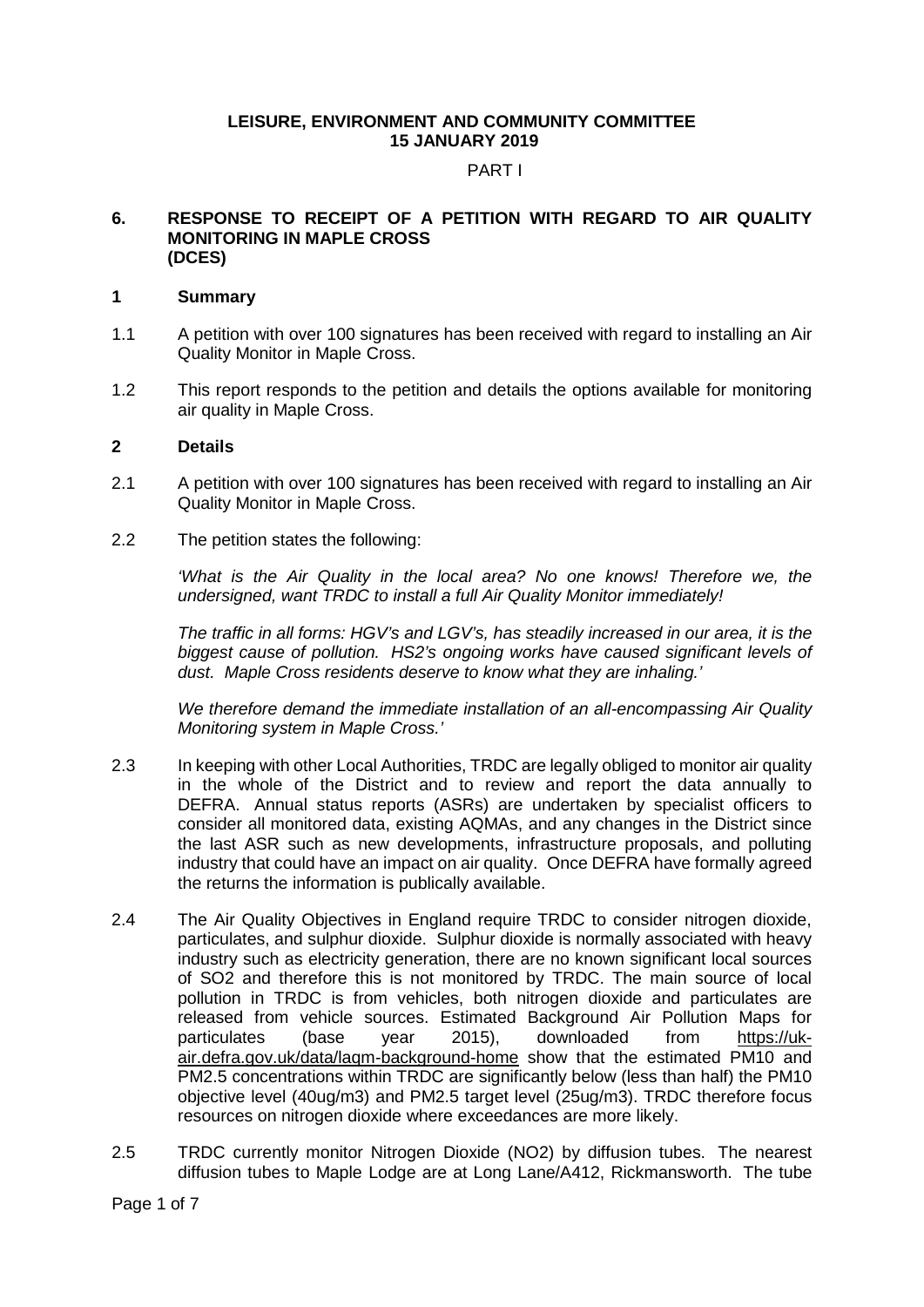locations have been historically identified and sited in areas where it is most likely that the air quality objectives could be exceeded, Officers also need to consider relevant receptors i.e. dwellings, schools, care homes. Officers would normally decide the locations based on the annual monitoring and data such as traffic counts and queuing data. There is also monitoring at a limited number of locations where there is limited pollution to provide background measurements.

- 2.6 The diffusion tubes at Long Lane were first deployed in 2017. There have been no exceedances of the air quality objective for NO2.
- 2.7 If there is no history of high traffic volumes and long queues of vehicles, or significant changes since the last review the Council would not normally consider this locality high risk and therefore not monitor at these locations. There has been no evidence in previous studies of any relevant exceedances of air quality in Maple Cross.
- 2.8 HS2 have equipment installed in the area to monitor dust in TRDC. They have 3 monitors, the nearest to Maple Cross is installed opposite the junction of Sunnyhill Road and Chalfont Lane.

# **3 Options and Reasons for Recommendations**

- 3.1 Initially, the lead petitioner should be written to and asked for further details of their concerns. They have referred to increased traffic in the locality but have not provided any specific evidence or detailed the pollution they are specifically concerned about. Officers need to fully understand the concerns raised.
- 3.2 On receipt of this information, which it is assumed will continue to refer to a general increase in traffic movements in the locality, there are four options available to Members:
- 3.3 **Option 1:** Do nothing. TRDC are legally obliged to monitor air quality in the whole of Three Rivers and this is undertaken via monitoring equipment installed in specific locations across the District. The data from this monitoring equipment is analysed in conjunction with other data such as background data and traffic modelling. There is no evidence of a specific concern in Maple Cross and as such no monitoring equipment is installed in the vicinity and no evidence of a need to do so has been shown.
- 3.4 Any further options would incur a cost and could set a precedent for other locations where there is no evidence of the exceedance of AQ objectives. However, there are other options detailed below:
- 3.5 **Option 2:** Nitrogen dioxide levels are monitored by diffusion tubes. A number of diffusion tubes are located in specific locations in the District where evidence has suggested nitrogen dioxide should be monitored. These are sited in close proximity to relevant receptors. These diffusion tubes do not measure particulates but nitrogen dioxide is a good indicator of vehicle pollution from traffic sources.
- 3.6 Diffusion tubes cost around £5 per month each. They are generally sited singularly or in triplicate. They would need to be sited in an agreed location (to be considered and agreed with the appropriate specialists at WBC having regard to the receptors in the locality) and left in situ for 12 months before any formal reporting.
- 3.7 There would be additional but minimal costs associated with the collection of data.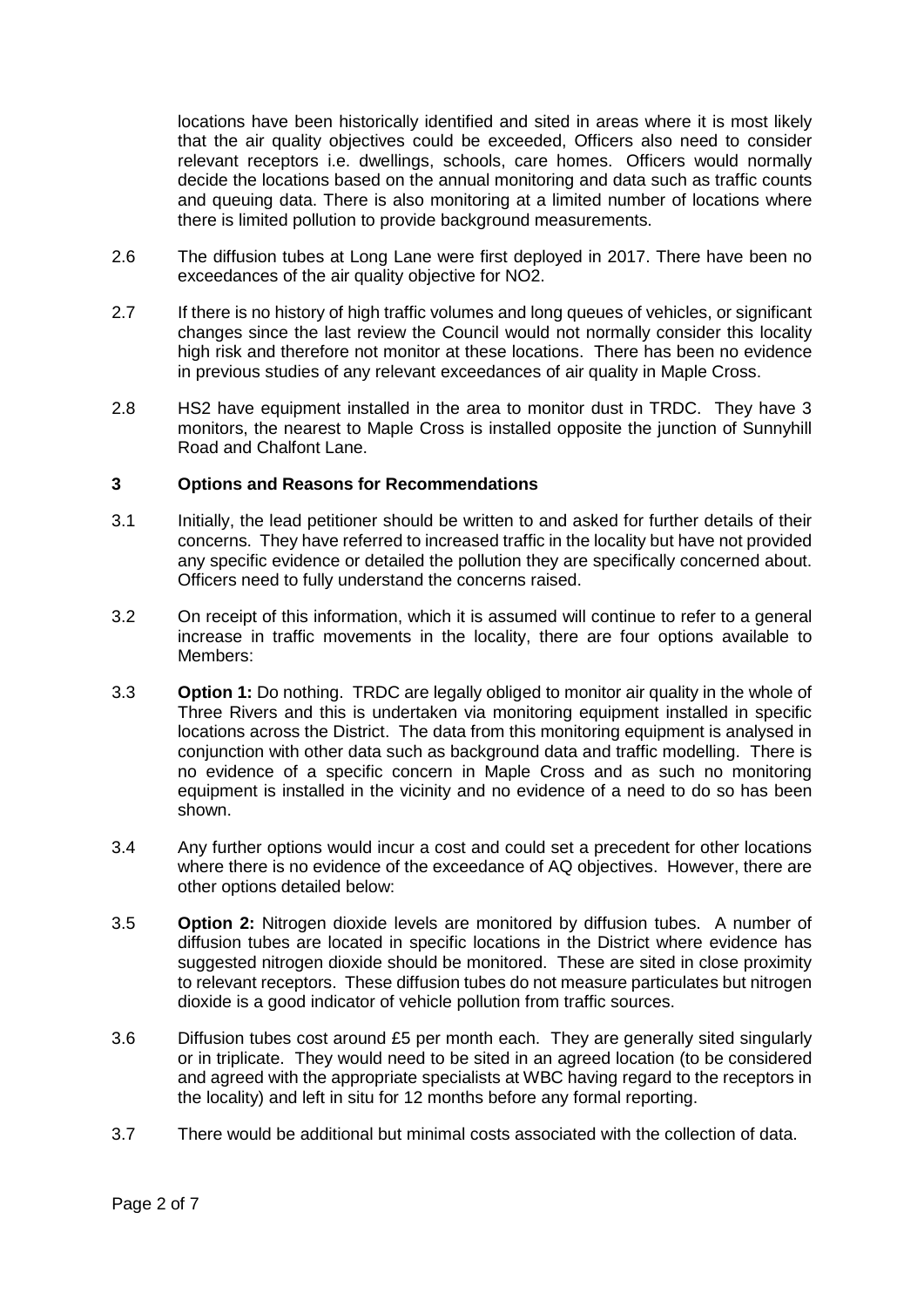- 3.8 If Members chose to purchase new diffusion tubes for monitoring nitrogen dioxide levels in Maple Cross Officers would recommend 3 tubes at each location. This would cost £180 per location for 12 months monitoring.
- 3.9 Only nitrogen dioxide is measured by this type of monitoring. The AQ objectives are based on long term exposure so Officers would not normally consider the measurement of dust from construction under this regime, this would be covered by either planning conditions or using nuisance based legislation such as the EPA 1990.
- 3.10 **Option 3:** An external specialist company could be employed to undertake a desk top review and modelling exercise; this would provide an estimate for PM2.5, PM10 and NO2. This exercise would then provide TRDC with data that could then be used to establish if further monitoring is required, or confirm that no AQ objectives are likely to be exceeded. This modelling would consider data such as traffic conditions, met data, local diffusion tube data and background mapping.
- 3.11 A specialist company, who have previously collated air quality data for TRDC and continue to do so, have been approached and have suggested a desk top exercise would cost in the region of £2-3k**.**
- 3.12 If an issue is identified then a specialist company can design the continuous monitoring system requirements. There would be a cost associated with the further work and monitoring, this is currently unknown.
- 3.13 **Option 4:** The only way all particulates can be measured accurately is by the installation of continuous monitoring equipment. This would not be recommended until there is evidence of exceedances of air quality objectives in the locality. It should also be noted that this type of equipment is static and only monitors one location.
- 3.14 A continuous monitoring station would, at a minimum, require the following:
	- Monitoring units for nitrogen dioxide and particulates
	- Solid concrete foundation
	- Metal equipment casing
	- Air conditioning unit
- 3.15 There would be additional revenue costs arising from an electrical supply (to be sourced), maintenance and data management collection.
- 3.16 Early estimates suggest a continuous monitoring station would cost in excess of £40,000.

# **4 Policy/Budget Reference and Implications**

4.1 The recommendations in this report are within the Council's agreed policy and budgets. However, if Members chose to proceed with alternative options, specifically options 3 and 4 these would either be outside agreed policy and budget or would have the capacity to be so if the desk top study made recommendations for further monitoring. A further report to P&R requesting a growth bid would need to be prepared.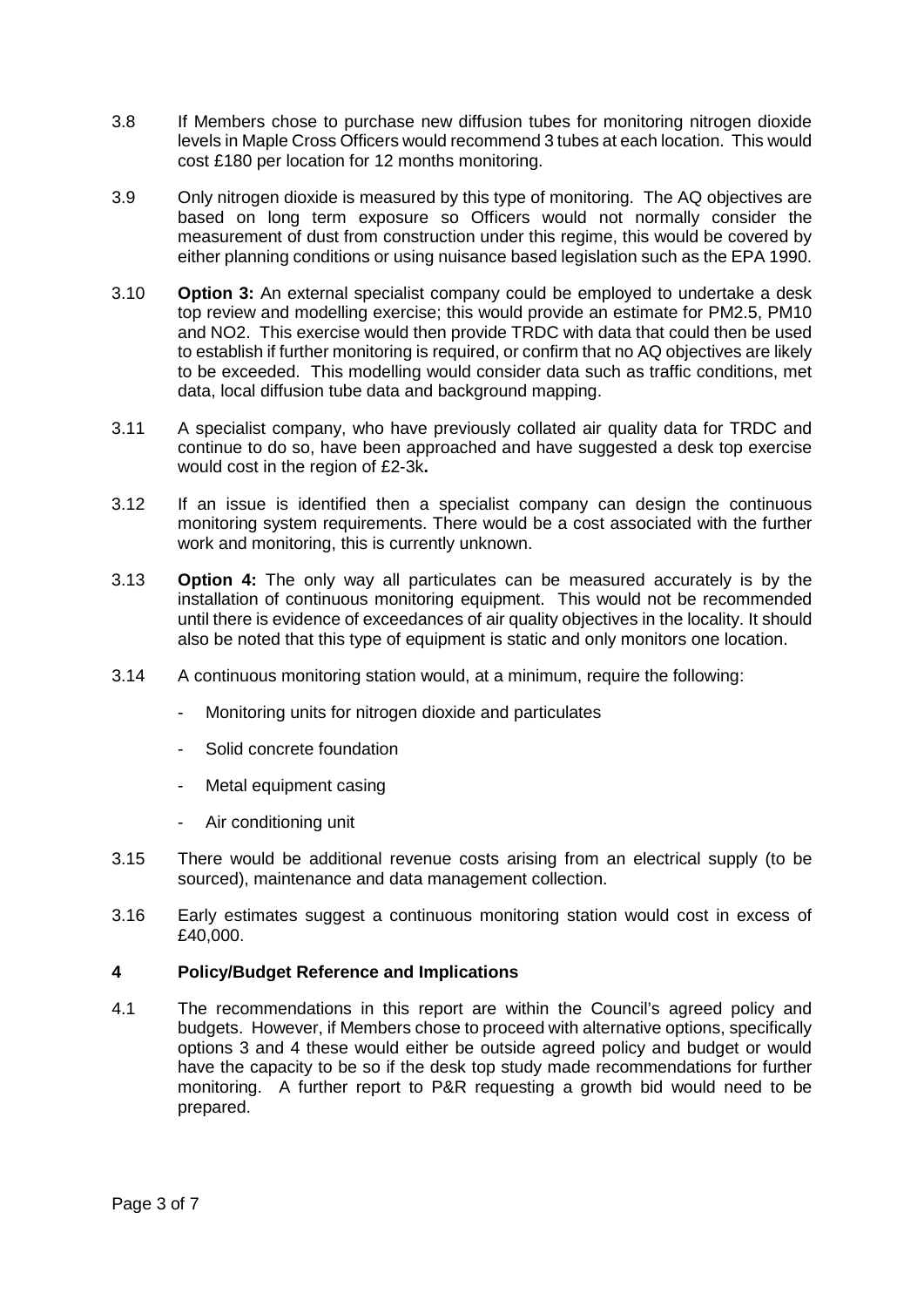# **5 Equal Opportunities, Community Safety, Customer Services Centre, Communications & Website and Health & Safety Implications**

5.1 None specific

## **6 Environmental and Public Health**

6.1 TRDC are legally obliged to monitor air quality in the whole of the District and to review and report the data annually to DEFRA. There is currently no evidence of any exceedances of air quality objectives in Maple Cross.

## **7 Staffing**

7.1 The TRDC EH service is provided by Watford BC and air quality monitoring is one of their responsibilities. WBC Officers and the TRDC Heads of Regulatory Services would lead on any proposals to monitor air quality. However, additional and/or external support may be required with associated costs if any agreed works go beyond the existing service delegation.

#### **8 Financial Implications**

- 8.1 Air quality monitoring is already undertaken by WBC on behalf of TRDC and reported annually as legally required. A number of options are proposed which all have different financial implications.
- 8.2 Options 1 and 2 are all within existing budgets. However, it should be noted that if air quality monitoring shows evidence of any exceedances then further reporting and monitoring maybe required. The cost of this is not known at this time.
- 8.3 Option 3 proposing commissioning of a desk top study would be within existing budgets at a cost of approximately £3k. However, if this study suggested further works these may be outside budget.
- 8.4 Option 4, at an initial estimated cost of £40k, is outside budget.

# **9 Legal Implications**

9.1 TRDC are legally obliged to monitor air quality in the whole of the District and to review and report the data annually to DEFRA. This work is ongoing.

## **10 Equal Opportunities Implications**

10.1 Relevance Test

| Has a relevance test been completed for Equality Impact?                  | No. |
|---------------------------------------------------------------------------|-----|
| Did the relevance test conclude a full impact assessment<br>was required? | N/A |

#### **11 Risk and Health & Safety Implications**

11.1 The Council has agreed its risk management strategy which can be found on the website at http://www.threerivers.gov.uk. In addition, the risks of the proposals in the report have also been assessed against the Council's duties under Health and Safety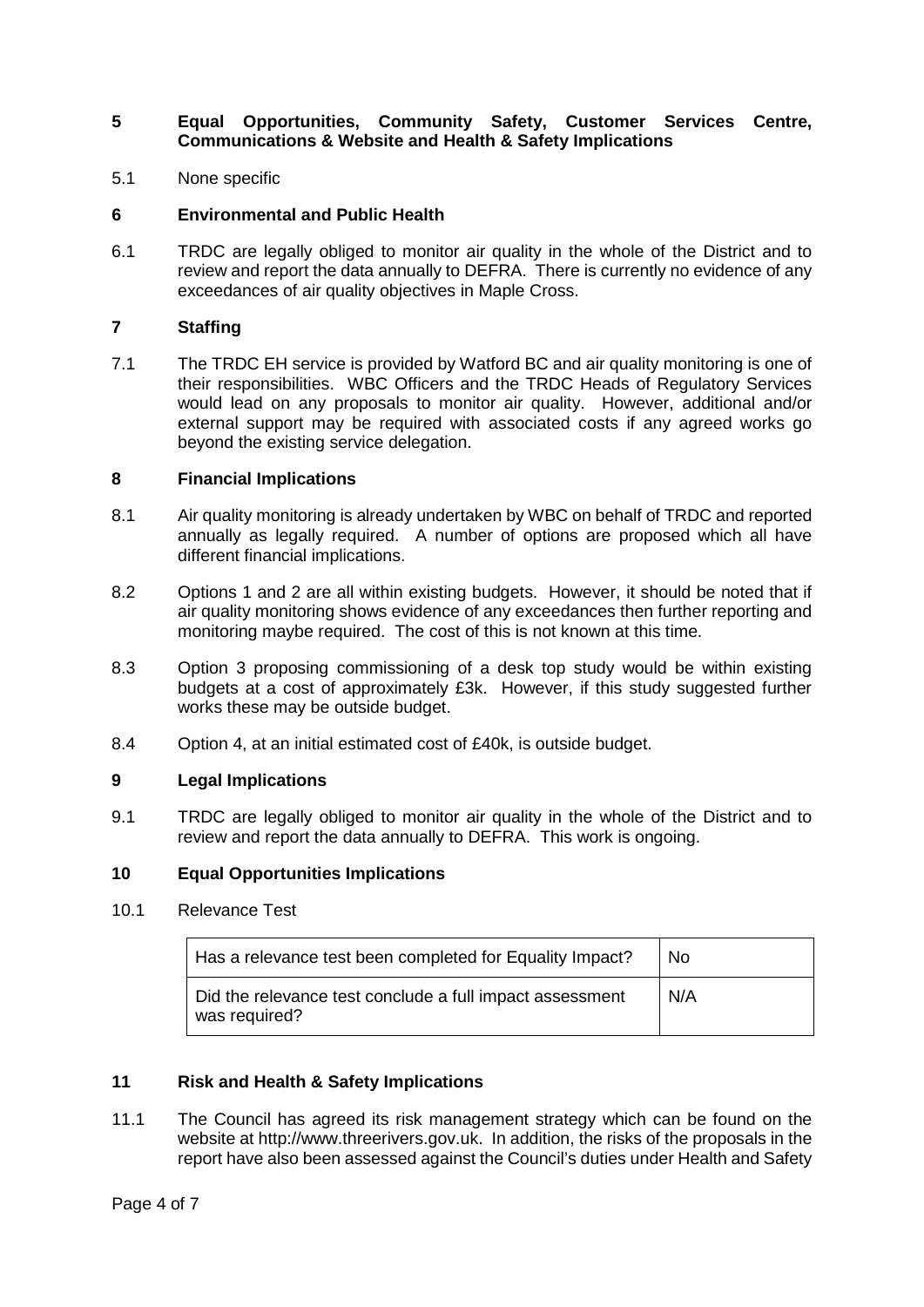legislation relating to employees, visitors and persons affected by our operations. The risk management implications of this report are detailed below.

11.2 The subject of this report is covered by the Regulatory Services service plan. Any risks resulting from this report will be included in the risk register and, if necessary, managed within this/these plan(s).

| <b>Nature of</b><br><b>Risk</b>                                                                                                         | <b>Consequence</b>                                                                                                               | <b>Suggested</b><br><b>Control</b><br><b>Measures</b>                                                              | <b>Response</b><br>(tolerate, treat<br>terminate,<br>transfer)                        | <b>Risk Rating</b><br><i>(combination</i><br>of likelihood<br>and impact) |
|-----------------------------------------------------------------------------------------------------------------------------------------|----------------------------------------------------------------------------------------------------------------------------------|--------------------------------------------------------------------------------------------------------------------|---------------------------------------------------------------------------------------|---------------------------------------------------------------------------|
| Option 1:                                                                                                                               |                                                                                                                                  |                                                                                                                    |                                                                                       |                                                                           |
| Third party<br>evidence is<br>provided of<br>exceedance<br>of AQ<br>objectives                                                          | <b>Further</b><br>monitoring by<br>the Council<br>would need to<br>occur to<br>determine next<br>steps                           | No current<br>evidence<br>exists                                                                                   | $Treat -$<br>continue to<br>consider the<br>area as part of<br>the ASR.               | $4 - 8$                                                                   |
| Pursuing<br>other options<br>could result in<br>further<br>demand for air<br>quality<br>monitoring in<br>other parts of<br>the District | Further<br>demands<br>received for<br>monitoring air<br>quality in the<br>District with<br>subsequent<br>increase in<br>resource | No current<br>evidence<br>exists of<br>exceedance<br>of AQ<br>objectives                                           | Treat $-$<br>continue to<br>consider all<br>the District<br>through the<br><b>ASR</b> | $8 - 12$                                                                  |
| Option 2:                                                                                                                               |                                                                                                                                  |                                                                                                                    |                                                                                       | $4 - 8$                                                                   |
| Only Nitrogen<br>Dioxide levels<br>measured                                                                                             | Evidence<br>provided of<br>exceedance of<br>other<br>particulate<br>levels                                                       | No current<br>evidence<br>exists<br>If evidence<br>provided<br>Council<br>would need<br>to introduce<br>monitoring | Treat $-$<br>continue to<br>consider the<br>area as part of<br>the ASR                |                                                                           |
| Options 2, 3 &<br>4                                                                                                                     |                                                                                                                                  |                                                                                                                    |                                                                                       |                                                                           |
| Additional<br>monitoring<br>and action<br>required                                                                                      | Additional<br>resource<br>associated with                                                                                        |                                                                                                                    | Treat -<br>respond to<br>any evidence<br>of<br>exceedances                            | $9 - 12$                                                                  |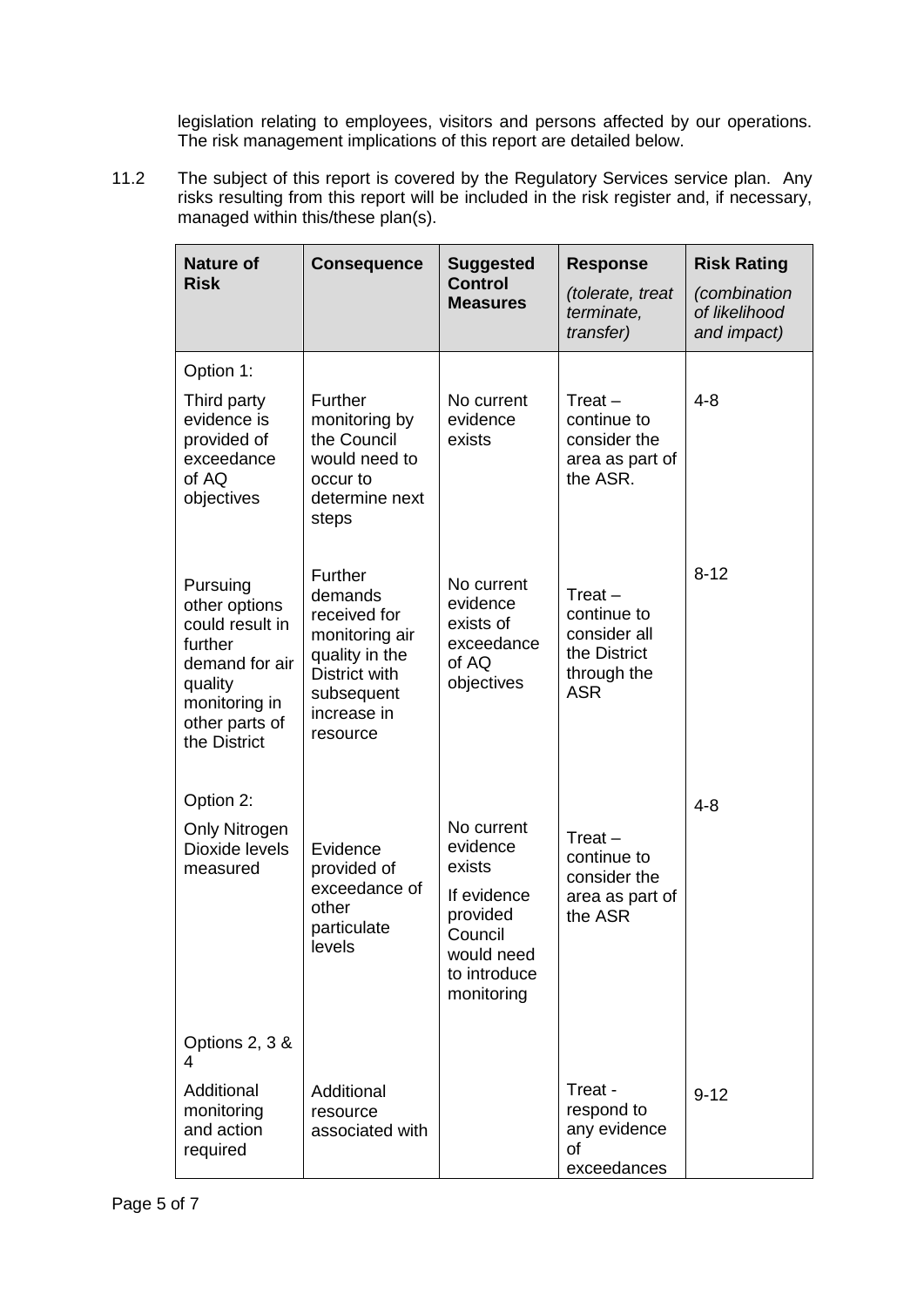11.3 The above risks are scored using the matrix below. The Council has determined its aversion to risk and is prepared to tolerate risks where the combination of impact and likelihood scores 6 or less.

|      |                                                                                                                                                                                                                                                                                                    | Low            | <b>High</b>             | <b>Very High</b>           | <b>Very High</b> |
|------|----------------------------------------------------------------------------------------------------------------------------------------------------------------------------------------------------------------------------------------------------------------------------------------------------|----------------|-------------------------|----------------------------|------------------|
|      | Very Likely<br>Likelihood                                                                                                                                                                                                                                                                          | 4              | 8                       | 12                         | 16               |
|      |                                                                                                                                                                                                                                                                                                    | Low            | <b>Medium</b>           | <b>High</b>                | <b>Very High</b> |
|      |                                                                                                                                                                                                                                                                                                    | 3              | 6                       | 9                          | 12               |
|      |                                                                                                                                                                                                                                                                                                    | Low            | Low                     | <b>Medium</b>              | <b>High</b>      |
|      |                                                                                                                                                                                                                                                                                                    | $\overline{2}$ | 4                       | $6\phantom{1}6$            | 8                |
|      | ▼                                                                                                                                                                                                                                                                                                  | Low            | Low                     | Low                        | Low              |
|      | Remote                                                                                                                                                                                                                                                                                             | 1              | $\overline{2}$          | 3                          | 4                |
|      |                                                                                                                                                                                                                                                                                                    |                |                         | Impact                     |                  |
|      |                                                                                                                                                                                                                                                                                                    | Low            |                         | ----------- > Unacceptable |                  |
|      | <b>Impact Score</b>                                                                                                                                                                                                                                                                                |                | <b>Likelihood Score</b> |                            |                  |
|      | 4 (Catastrophic)                                                                                                                                                                                                                                                                                   |                | 4 (Very Likely (≥80%))  |                            |                  |
|      | 3 (Critical)                                                                                                                                                                                                                                                                                       |                | 3 (Likely (21-79%))     |                            |                  |
|      | 2 (Significant)                                                                                                                                                                                                                                                                                    |                | 2 (Unlikely (6-20%))    |                            |                  |
|      | 1 (Marginal)                                                                                                                                                                                                                                                                                       |                | 1 (Remote (≤5%))        |                            |                  |
| 11.4 | In the officers' opinion none of the new risks above, were they to come about, would<br>seriously prejudice the achievement of the Strategic Plan and are therefore<br>operational risks. The effectiveness of the management of operational risks is<br>reviewed by the Audit Committee annually. |                |                         |                            |                  |
| 12   | <b>Recommendation</b>                                                                                                                                                                                                                                                                              |                |                         |                            |                  |
| 12.1 | That it is resolved:                                                                                                                                                                                                                                                                               |                |                         |                            |                  |

| <b>Impact Score</b> | Likelihood Score       |
|---------------------|------------------------|
| 4 (Catastrophic)    | 4 (Very Likely (≥80%)) |
| 3 (Critical)        | 3 (Likely (21-79%))    |
| 2 (Significant)     | 2 (Unlikely (6-20%))   |
| 1 (Marginal)        | 1 (Remote $≤5%)$ )     |

# **12 Recommendation**